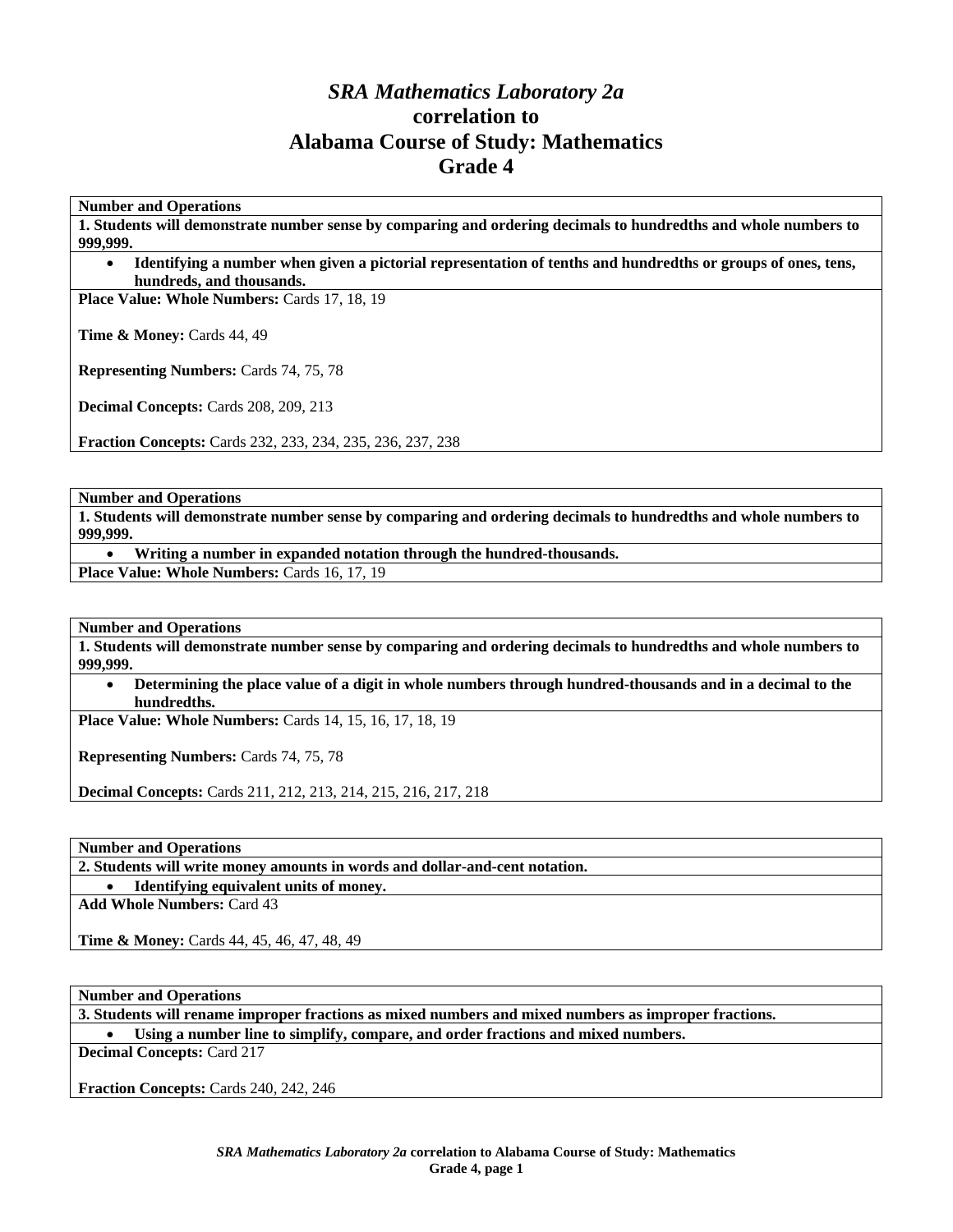**3. Students will rename improper fractions as mixed numbers and mixed numbers as improper fractions.** 

• **Writing equivalent forms of fractions.** 

**Fraction Concepts:** Cards 235, 237, 238

**Add & Subtract Fractions:** Cards 260, 261, 262, 263, 264, 265, 266, 267, 268, 269

**Number and Operations** 

**4. Students will demonstrate addition and subtraction of fractions with common denominators. Add & Subtract Fractions:** Cards 260, 261, 262, 263, 264, 265, 266, 267, 268, 269

**Number and Operations** 

**5. Students will round whole numbers to the nearest ten, hundred, or thousand and decimals to the nearest tenth. Add Whole Numbers:** Cards 25, 30, 35, 36, 37, 43

**Subtract Whole Numbers:** Cards 55, 65, 68, 73

**Representing Numbers:** Cards 76, 77, 78

**Multiply Whole Numbers by 1 Digit:** Cards 118, 119, 124, 129

**Multiply Whole Numbers by 2 Digits:** Cards 143, 145

**Divide Whole Numbers by 1 Digit:** Cards 167, 173

**Decimal Concepts:** Cards 214, 218

**Divide Whole Numbers by 2 Digits:** Card 252

**Number and Operations** 

**6. Students will solve problems, including word problems, that involve addition and subtraction of four-digit numbers with and without regrouping.** 

• **Estimating sums and differences of whole numbers by using appropriate strategies such as rounding, front-end estimation, and compatible numbers.** 

**Add Whole Numbers:** Cards 25. 30, 35, 36, 37, 43

**Subtract Whole Numbers:** Cards 55, 65, 68, 73

**Number and Operations** 

**6. Students will solve problems, including word problems, that involve addition and subtraction of four-digit numbers with and without regrouping.** 

• **Adding and subtracting decimals and money amounts. Time & Money:** Cards 45, 46, 47, 48, 49

**Add & Subtract Decimals:** Cards 289, 290, 291, 292, 293, 294, 295, 296, 297, 298, 299, 300

## **Number and Operations**

**7. Students will solve problems, including word problems, involving the basic operations of multiplication and division on whole numbers through two-digit multipliers and one-digit divisors.** 

• **Estimating products and quotients of whole numbers by using appropriate strategies such as rounding, front-end estimation, and compatible numbers.** 

**Multiply Whole Numbers by 1 Digit:** Cards 118, 119, 124, 129

**Multiply Whole Numbers by 2 Digits:** Cards 143, 145

**Divide Whole Numbers by 1 Digit:** Cards 167, 173

**Divide Whole Numbers by 2 Digits:** Card 252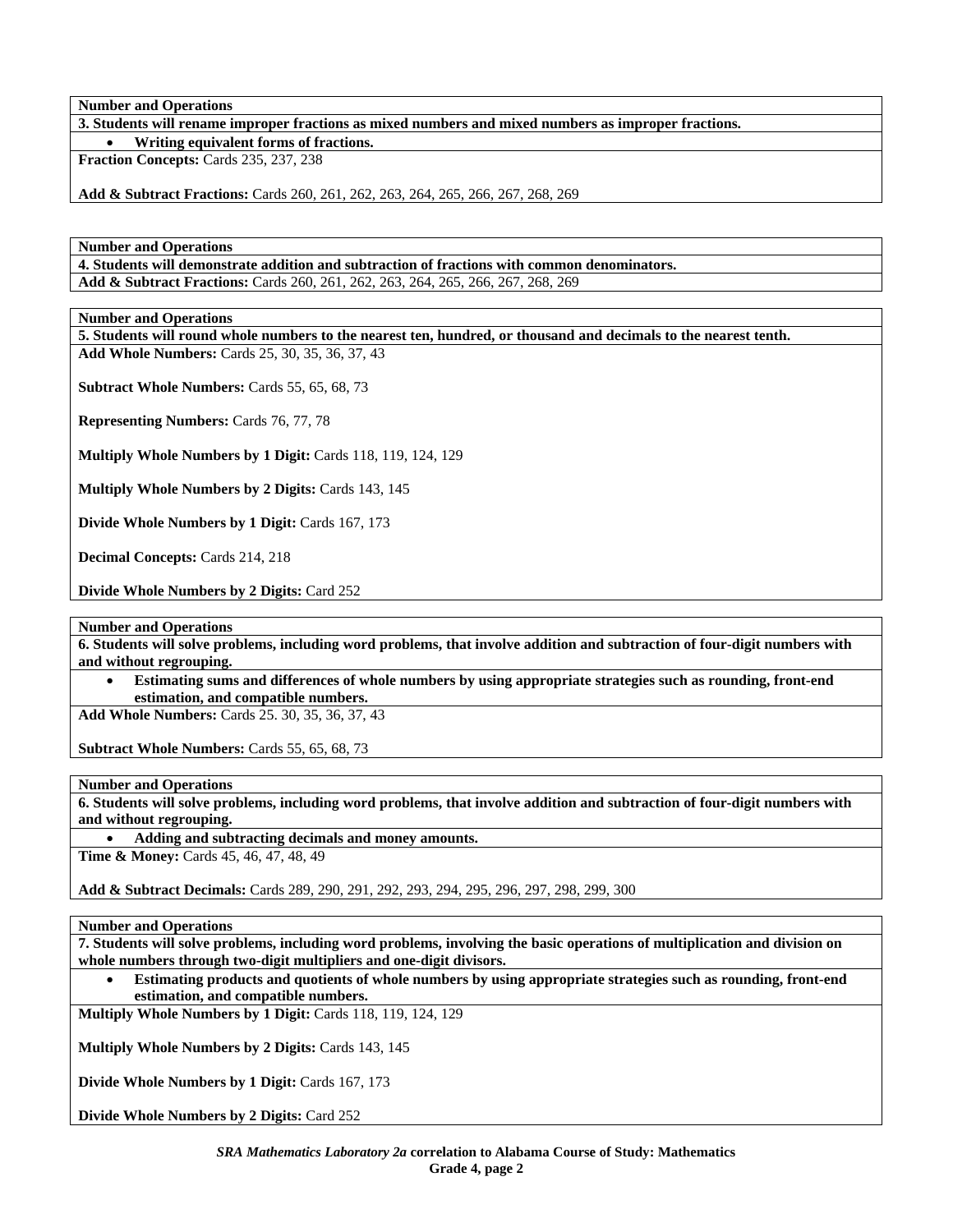| Number and Operations<br>7. Students will solve problems, including word problems, involving the basic operations of multiplication and division<br>on whole numbers through two-digit multipliers and one-digit divisors. |
|----------------------------------------------------------------------------------------------------------------------------------------------------------------------------------------------------------------------------|
| Identifying information needed to determine the appropriate operation to solve a problem.                                                                                                                                  |
| <b>Basic Facts: Add &amp; Subtract:</b> Cards 1, 2, 3, 4, 5, 6, 7, 8, 9, 10, 11, 12, 13                                                                                                                                    |
| Place Value: Whole Numbers: Cards 14, 15, 16, 17, 18, 19, 20, 21, 22, 23, 24                                                                                                                                               |
| Add Whole Numbers: Cards 25, 26, 27, 28, 29, 30, 3, 32, 33, 34, 35, 36, 37, 38, 39, 40, 41, 42, 43                                                                                                                         |
| <b>Time &amp; Money:</b> Cards 44, 45, 46, 47, 48, 49, 50, 51, 52, 53, 54                                                                                                                                                  |
| <b>Subtract Whole Numbers:</b> Cards 55, 56, 57, 58, 59, 60, 61, 62, 63, 64, 65, 66, 67, 68, 69, 70, 71, 72, 73                                                                                                            |
| <b>Representing Numbers:</b> Cards 74, 75, 76, 77, 78, 79, 80, 81, 82, 83, 84                                                                                                                                              |
| Linear Measurement: Cards 85, 86, 87, 88, 89, 90, 91, 92, 93, 94, 95, 96, 97                                                                                                                                               |
| <b>Basic Facts: Multiply &amp; Divide:</b> Cards 98, 99, 100, 101, 102, 103, 104, 105, 106, 107, 108, 109, 110, 111, 112                                                                                                   |
| Multiply Whole Numbers by 1 Digit: Cards 113, 114, 115, 116, 117, 118, 119, 120, 121, 122, 123, 124, 125, 126, 127, 128,<br>129                                                                                            |
| Geometric Figures: Cards 130, 131, 132, 133, 134, 135, 136, 137, 138, 139                                                                                                                                                  |
| <b>Multiply Whole Numbers by 2 Digits:</b> Cards 140, 141, 142, 143, 144, 145, 146, 147, 148, 149, 150                                                                                                                     |
| Geometry Basics: Cards 151, 152, 153, 154, 155, 156, 157, 158, 159, 160                                                                                                                                                    |
| <b>Divide Whole Numbers by 1 Digit:</b> Cards 161, 162, 163, 164, 165, 166, 167, 168, 169, 170, 171, 172, 173                                                                                                              |
| <b>Data &amp; Graphs:</b> Cards 174, 175, 176, 177, 178, 179, 180, 181, 182, 183, 184, 185                                                                                                                                 |
| Perimeter & Area: Cards 186, 187, 188, 189, 190, 191, 192, 193, 194, 195                                                                                                                                                   |
| Patterns & Numbers: Cards 196, 197, 198, 199, 200, 201, 202, 203, 204, 205, 206, 207                                                                                                                                       |
| Decimal Concepts: Cards 208, 209, 210, 211, 212, 213, 214, 215, 216, 217, 218                                                                                                                                              |
| Weight, Capacity, & Temperature: Cards 219, 220, 221, 222, 223, 224, 225, 226, 227, 228, 229, 230, 231                                                                                                                     |
| Fraction Concepts: Cards 232, 233, 234, 235, 236, 237, 238, 238, 239, 240, 241, 242, 243, 244, 245, 246, 247                                                                                                               |
| <b>Divide Whole Numbers by 2 Digits:</b> Cards 248, 249, 250, 251, 252, 253, 254, 255, 256, 257, 258, 259                                                                                                                  |
| Add & Subtract Fractions: Cards 260, 261, 262, 263, 264, 265, 266, 267, 268, 269                                                                                                                                           |
| Spatial Sense & Transformations: Cards 270, 271, 272, 273, 274, 275, 276, 277, 278, 279, 280                                                                                                                               |
| Probability: Cards 281, 282, 283, 284, 285, 286, 287, 288                                                                                                                                                                  |
| Add & Subtract Decimals: Cards 289, 290, 291, 292, 293, 294, 295, 296, 297, 298, 299, 300                                                                                                                                  |
|                                                                                                                                                                                                                            |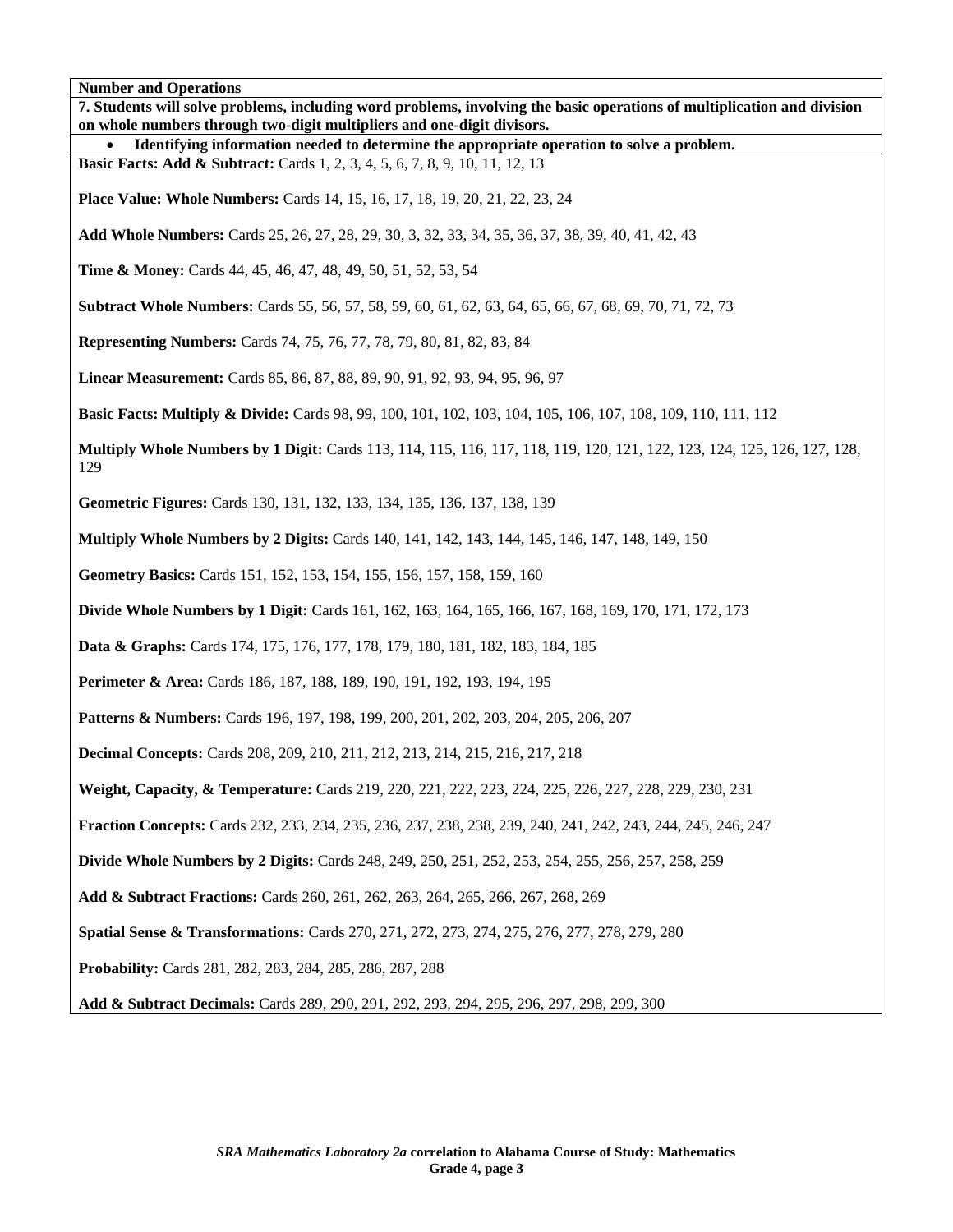**7. Students will solve problems, including word problems, involving the basic operations of multiplication and division on whole numbers through two-digit multipliers and one-digit divisors.** 

• **Demonstrating computational fluency in multiplication and division fact families through 12.** 

**Basic Facts: Multiply & Divide:** Cards 98, 99, 100, 101, 102, 103, 104, 105, 106, 107, 108, 109, 110, 111, 112

**Multiply Whole Numbers by 1 Digit:** Cards 113, 114, 115, 116, 117, 118, 119, 120, 121, 122, 123, 124, 125, 126, 127, 128, 129

**Multiply Whole Numbers by 2 Digits:** Cards 140, 141, 142, 143, 144, 145, 146, 147, 148, 149, 150

**Divide Whole Numbers by 1 Digit:** Cards 161, 162, 163, 164, 165, 166, 167, 168, 169, 170, 171, 172, 173

**Divide Whole Numbers by 2 Digits:** Cards 248, 249, 250, 251, 252, 253, 254, 255, 256, 257, 258, 259

**Number and Operations** 

**8. Students will recognize equivalent forms of commonly used fractions and decimals. Decimal Concepts:** Cards 208, 209, 210

#### **Algebra**

**9. Students will write number sentences for word problems that involve multiplication or division. Representing Numbers:** Cards 80, 84

**Algebra** 

**10. Students will complete addition and subtraction number sentences with a missing addend or subtrahend. Basic Facts: Add & Subtract: Cards 8, 10, 12, 13** 

**Add Whole Numbers:** Cards 31, 36, 41, 43

**Subtract Whole Numbers:** Cards 57, 66, 72, 73

**Basic Facts: Multiply & Divide: Cards 102, 105, 111, 112** 

**Multiply Whole Numbers by 1 Digit:** Cards 117, 119, 122, 123

**Multiply Whole Numbers by 2 Digits:** Cards 142, 145

**Divide Whole Numbers by 1 Digit:** Cards 162, 166, 171, 173

**Patterns & Numbers: Cards 205, 206, 207** 

**Divide Whole Numbers by 2 Digits:** Cards 249, 256, 258, 259

**Geometry** 

**11. Students will identify triangles, quadrilaterals, pentagons, hexagons, or octagons based on the number of sides, angles, and vertices.** 

• **Demonstrating slides (translations), flips (reflections), and turns (rotations) using triangles, quadrilaterals, pentagons, hexagons, or octagons.** 

**Spatial Sense & Transformations:** Cards 275, 276, 277, 278, 280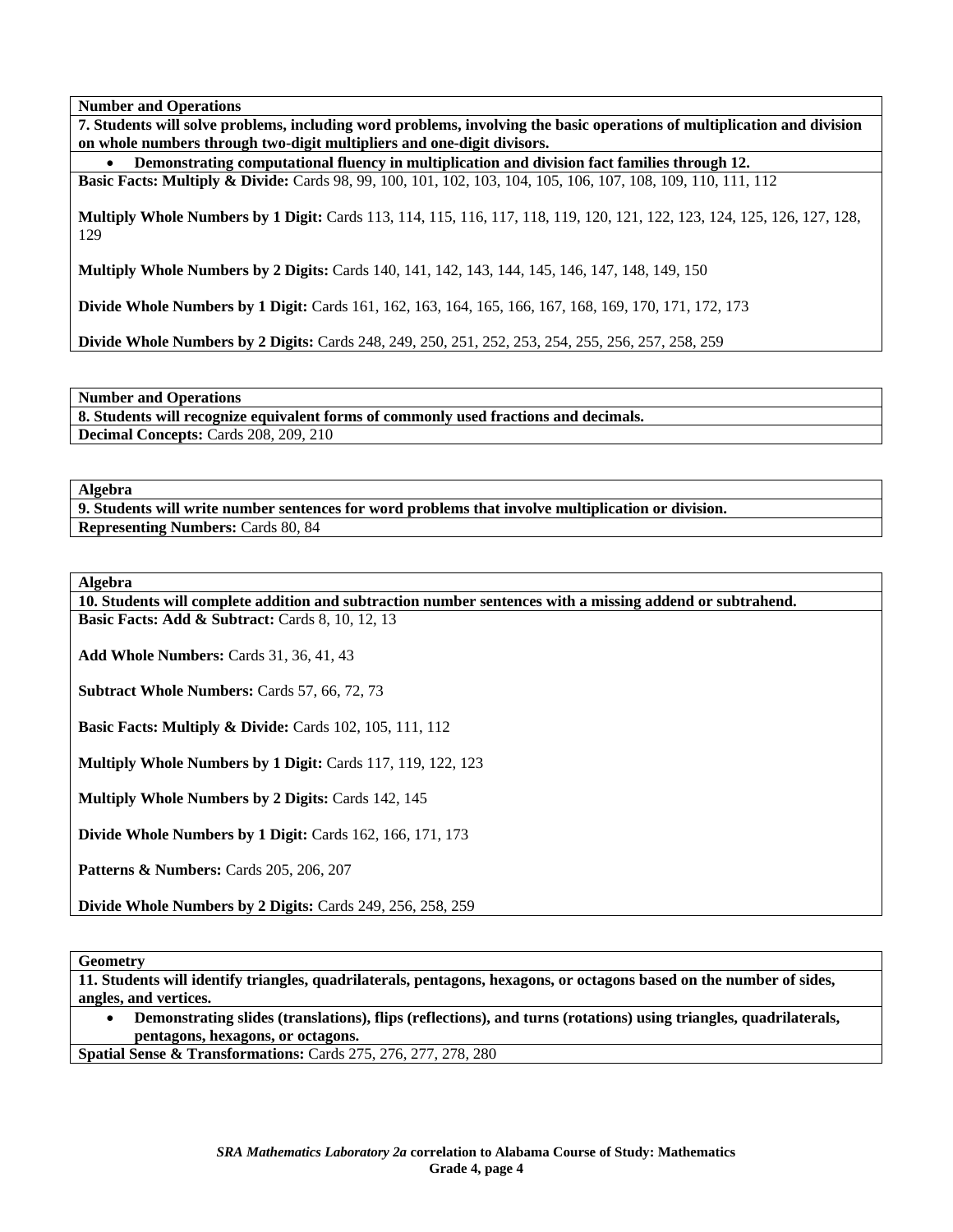**Geometry** 

**11. Students will identify triangles, quadrilaterals, pentagons, hexagons, or octagons based on the number of sides, angles, and vertices.** 

• **Drawing lines of symmetry in triangles, quadrilaterals, pentagons, hexagons, or octagons. Spatial Sense & Transformations:** Cards 270, 271, 274

**Geometry** 

**12. Students will find locations on a map or grid using ordered pairs. Data & Graphs:** Cards 184, 185

**Measurement** 

**13. Students will calculate elapsed time in hours and minutes. Time & Money:** Cards 50, 51, 52, 53, 54

**Measurement** 

**14. Students will measure length, width, weight, and capacity, using metric and customary units, and temperature in degrees Fahrenheit and degrees Celsius.** 

• **Estimating perimeter and area of irregular shapes using unit squares and grid paper. Perimeter & Area:** Cards 186, 187, 188, 189, 190, 191, 192, 193, 194, 195

**Measurement** 

**14. Students will measure length, width, weight, and capacity, using metric and customary units, and temperature in degrees Fahrenheit and degrees Celsius.** 

• **Estimating area using unit squares.** 

**Perimeter & Area:** Cards 190, 191, 192, 193, 194, 195

**Data Analysis and Probability** 

**15. Students will represent categorical data using tables and graphs, including bar graphs, line graphs, and line plots.**  • **Collecting data using observations, surveys, or experiments.** 

**Data & Graphs:** Cards 177, 178, 179, 180, 181, 182, 183, 185

**Probability:** Cards 281, 282, 283, 284, 285, 286, 287, 288

**Data Analysis and Probability** 

**15. Students will represent categorical data using tables and graphs, including bar graphs, line graphs, and line plots.**  • **Creating tally charts to represent data collected from real-life situations. Data & Graphs:** Cards 179, 180

**Data Analysis and Probability** 

**16. Students will determine if outcomes of simple events are likely, unlikely, certain, equally likely, or impossible. Probability:** Cards 283, 284, 285, 286, 287, 288

**Data Analysis and Probability** 

**17. Students will represent numerical data using tables and graphs, including bar graphs and line graphs. Data & Graphs:** Cards 177, 178, 179, 180, 181, 182, 183, 185

Probability: Cards 282, 285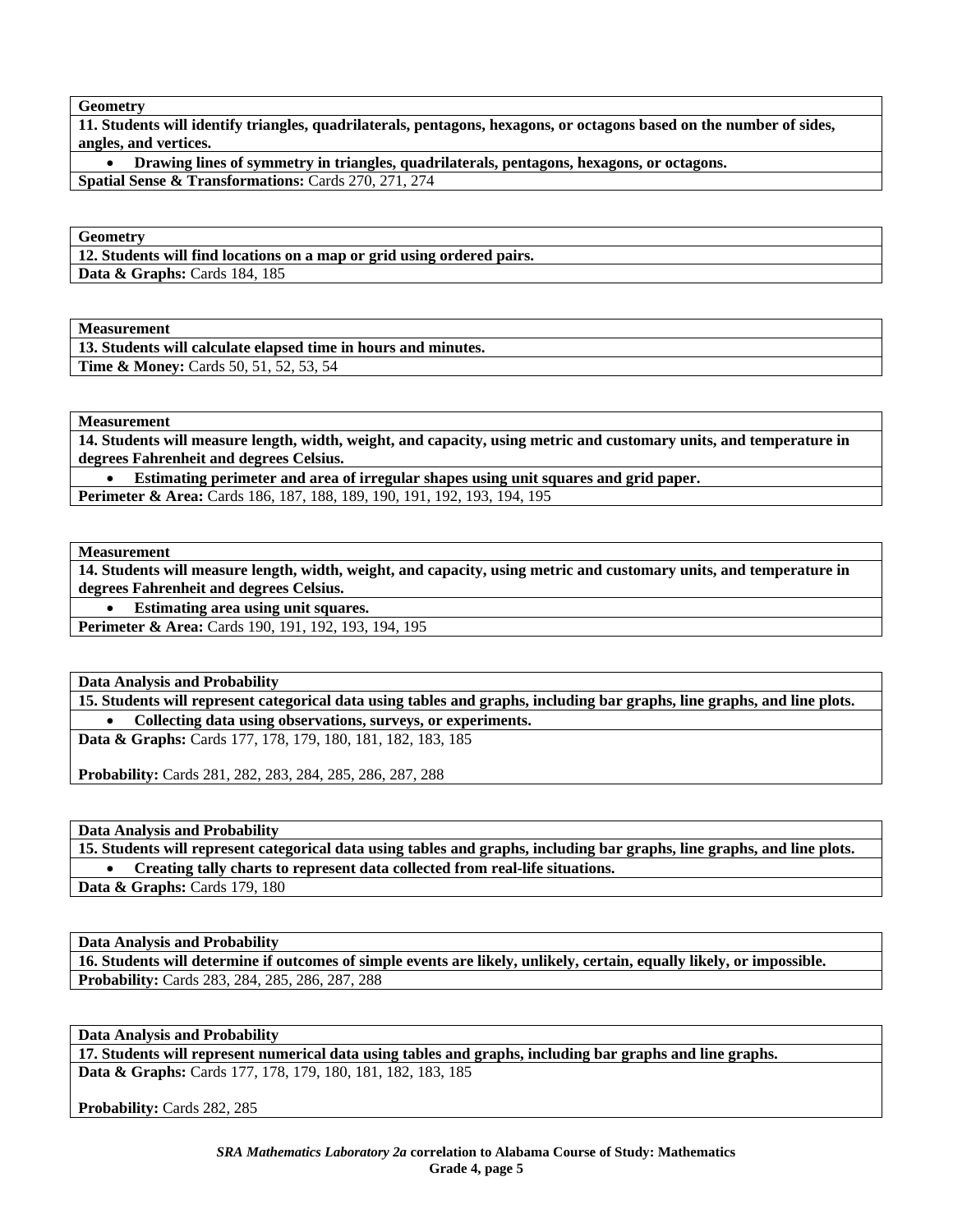# *SRA Mathematics Laboratory 2b*  **correlation to Alabama Course of Study: Mathematics Grade 5**

**Number and Operations** 

**1. The student will demonstrate number sense by comparing, ordering, rounding, and expanding whole numbers through millions and decimals to thousandths.** 

• **Relating percents to parts out of 100 by using equivalent fractions and decimals.** 

**Decimal Concepts:** Cards 229, 230, 231

**Percent Concepts:** Cards 290, 291, 292, 293, 294, 295, 296, 297, 298, 299, 300

**Number and Operations** 

**1. The student will demonstrate number sense by comparing, ordering, rounding, and expanding whole numbers through millions and decimals to thousandths.** 

• **Determining the value of a digit to the thousandths.** 

**Place Value: Whole Numbers:** Cards 15, 16, 17, 18, 19

**Representing Numbers:** Cards 39, 40

**Decimal Concepts:** Cards 218, 219, 221, 222, 223, 224, 225, 226, 227, 228

**Number and Operations** 

**2. Students will solve problems involving basic operations on whole numbers, including addition and subtraction of seven-digit numbers, multiplication with two-digit multipliers, and division with two-digit divisors.** 

• **Estimating products and quotients.** 

**Multiply Whole Numbers:** Cards 62, 69, 76

**Divide Whole Numbers:** Card 89

**Number and Operations** 

**2. Students will solve problems involving basic operations on whole numbers, including addition and subtraction of seven-digit numbers, multiplication with two-digit multipliers, and division with two-digit divisors.** 

• **Determining divisibility by 2, 3, 4, 5, 6, 9, and 10.** 

Patterns & Numbers: Cards 110, 111

**Number and Operations** 

**2. Students will solve problems involving basic operations on whole numbers, including addition and subtraction of seven-digit numbers, multiplication with two-digit multipliers, and division with two-digit divisors.** 

• **Demonstrating computational fluency with addition, subtraction, multiplication, and division of whole numbers.** 

**Basic Facts:** Cards 1, 2, 3, 4, 5, 6, 7, 8, 9, 10, 11, 12, 13, 14

**Add & Subtract Whole Numbers:** Cards 25, 26, 27, 28, 29, 30, 31, 32, 33, 34, 35, 36, 37, 38

**Multiply Whole Numbers:** Cards 61, 62, 63, 64, 65, 66, 67, 68, 69, 70, 71, 72, 73, 74, 75, 76

**Divide Whole Numbers:** Cards 88, 89, 90, 91, 92, 93, 94, 95, 96, 97, 98, 99, 100, 101, 102, 103, 104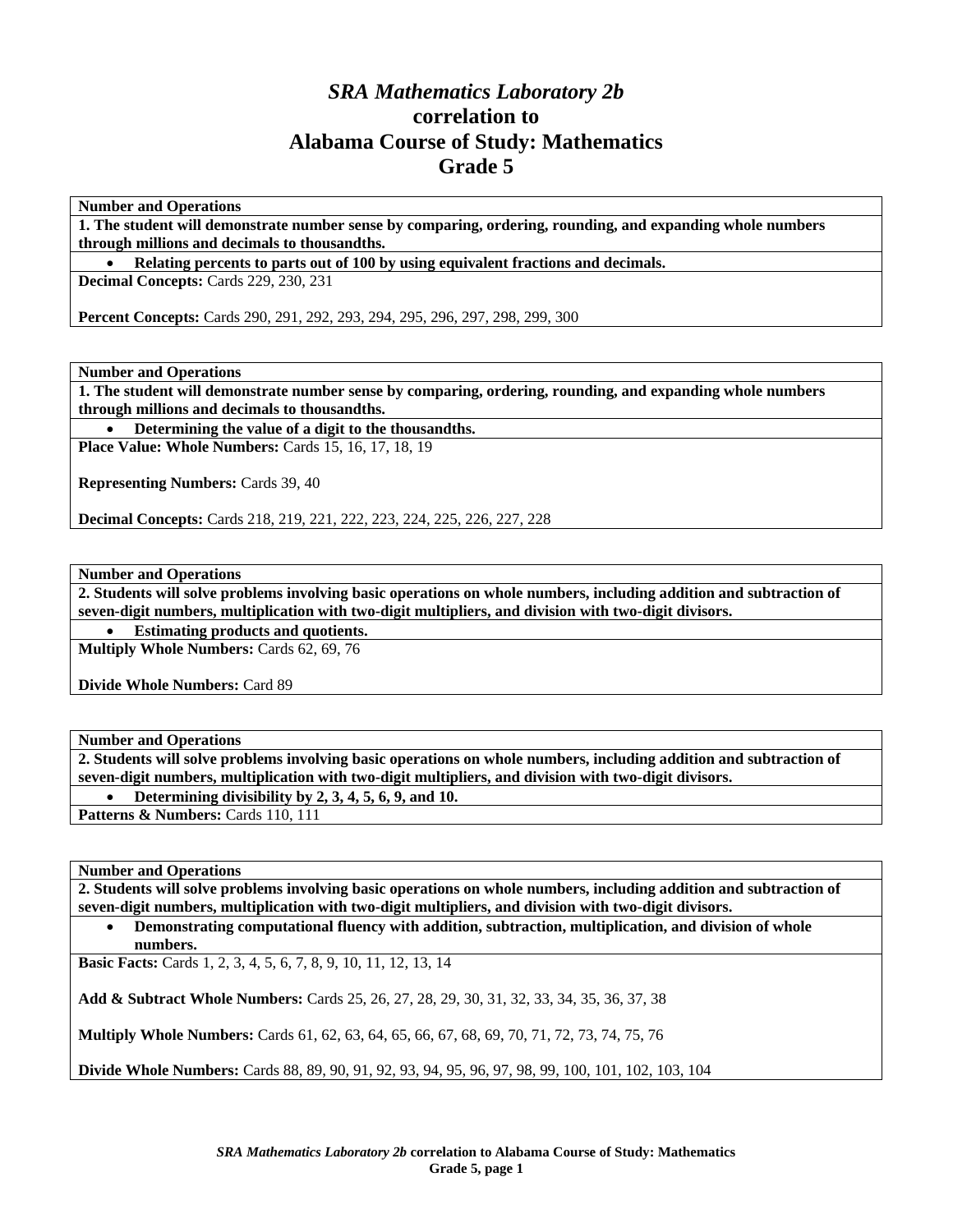**3. Students will solve word problems that involve decimals, fractions, and money.** 

• **Solving word problems involving elapsed time.** 

**Weight, Capacity, Temperature & Time:** Cards 185, 186, 187, 188

**Number and Operations** 

**4. Students will determine the sum and difference of fractions with common and uncommon denominators.** 

• **Changing mixed numbers to improper fractions.** 

**Fraction Concepts:** Cards 120, 124

**Add Fractions:** Cards 143, 144, 147, 148, 149, 150

**Subtract Fractions:** Cards 170, 171, 172, 174, 175, 176

**Number and Operations** 

**4. Students will determine the sum and difference of fractions with common and uncommon denominators.**  • **Solving problems involving addition and subtraction of fractions with common and uncommon denominators.** 

**Add Fractions:** Cards 139, 140, 141, 142, 143, 144, 145, 146, 147, 148, 149, 150

**Subtract Fractions:** Cards 165, 166, 167, 168, 169, 170, 171, 172, 174, 175, 176

**Number and Operations** 

**4. Students will determine the sum and difference of fractions with common and uncommon denominators.** 

• **Using least common multiples. Patterns & Numbers: Cards 107, 108, 111** 

**Fraction Concepts:** Cards 122, 123, 124, 125, 128

**Add Fractions:** Cards 142, 143, 144, 147, 148, 149, 150

**Subtract Fractions:** Cards 165, 167, 168, 169, 171, 172, 173, 174, 175, 176

**Multiply & Divide Fractions:** Cards 191, 192, 193, 194

**Number and Operations** 

**4. Students will determine the sum and difference of fractions with common and uncommon denominators.**  • **Estimating sums and differences of fractions.** 

**Add Fractions:** Card 145

**Number and Operations** 

**5. Students will identify numbers less than zero by extending the number line. Representing Numbers:** Cards 45, 46, 47, 49

**Algebra** 

**6. Students will demonstrate the commutative, associative, and identify properties of addition and multiplication of whole numbers.** 

**Basic Facts:** Cards 2, 6, 8, 9, 14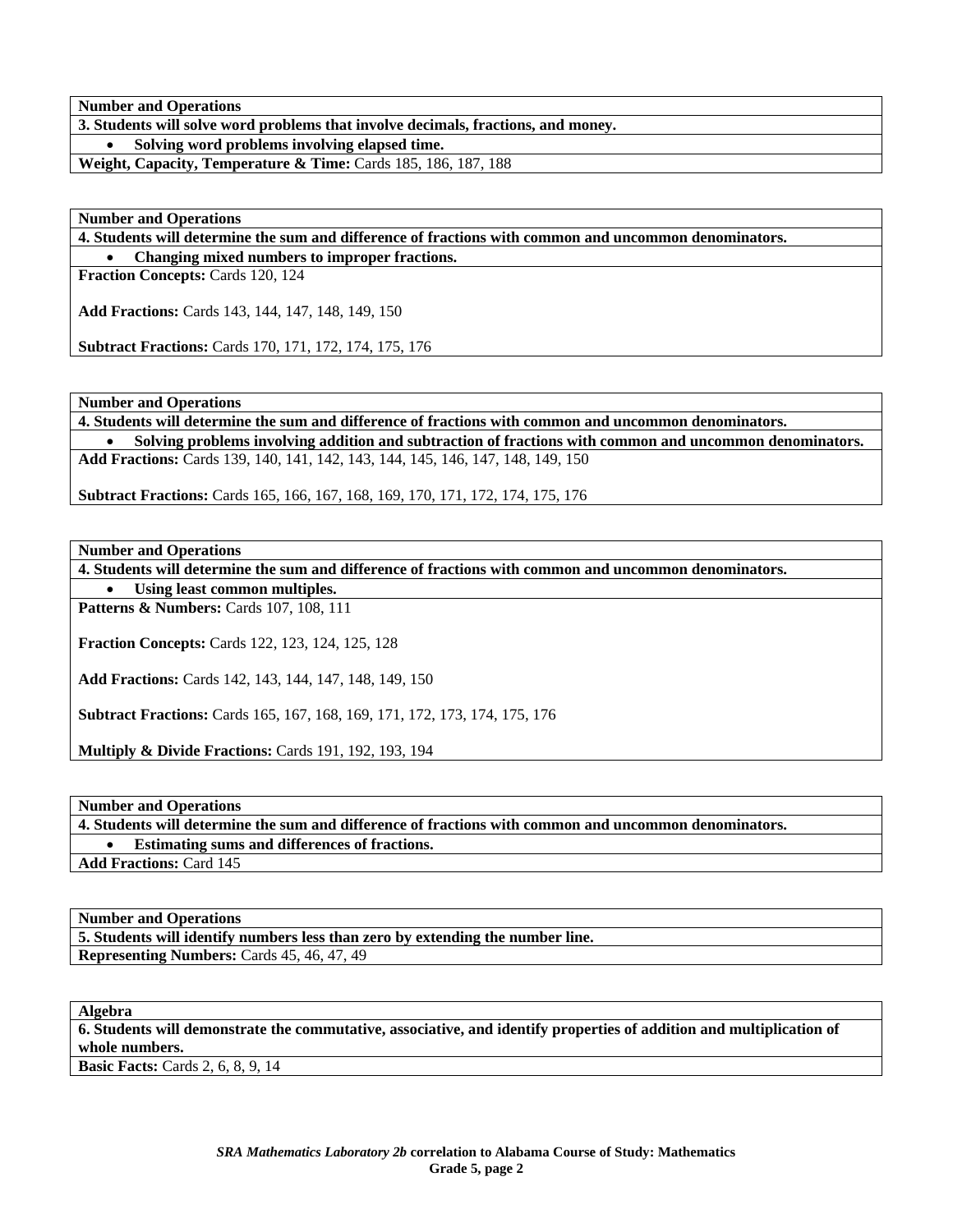### **Algebra**

**7. Students will write a number sentence for a problem expressed in words. Basic Facts: Cards 5, 6, 12, 14** 

**Geometry** 

**8. Students will identify regular polygons and congruent polygons.** 

• **Identifying angles as right, obtuse, acute, or straight.** 

**Geometric Basics:** Cards 79, 80, 81, 82, 83, 85, 87

**Geometric Figures:** Card 129

**Geometry** 

**8. Students will identify regular polygons and congruent polygons.**  • **Classifying triangles as equilateral, isosceles, or scalene.** 

**Geometric Basics:** Cards 83, 84, 87

**Fraction Concepts:** Cards 130, 131, 133

**Geometry** 

**8. Students will identify regular polygons and congruent polygons.**  • **Identifying figures that have rotational symmetry. Spatial Sense & Transformations:** Cards 232, 237, 238, 242

**Geometry** 

**8. Students will identify regular polygons and congruent polygons.** 

• **Predicting the results of a flip (reflection), turn (rotation), or slide (translation).** 

**Spatial Sense & Transformations:** Cards 233, 234, 237

**Geometry** 

**9. Students will identify components of the Cartesian plane, including the x-axis, y-axis, origin, and quadrants. Data & Graphs:** Cards 160, 164

**Spatial Sense & Transformations:** Cards 233, 234, 237

**Coordinate Graphs:** Cards 255, 256, 257, 258, 259, 260, 261, 265, 266

**Geometry** 

**10. Students will identify the center, radius, and diameter of a circle. Geometric Basics:** Cards 86, 87

Perimeter, Area & Volume: Cards 203, 210

**Measurement** 

**11. Students will estimate perimeter and area of irregular shapes using unit squares and grid paper. Perimeter, Area & Volume:** Cards 201, 202, 203, 204, 205, 206, 207, 208, 209, 210, 211, 212, 213, 214, 215, 216, 217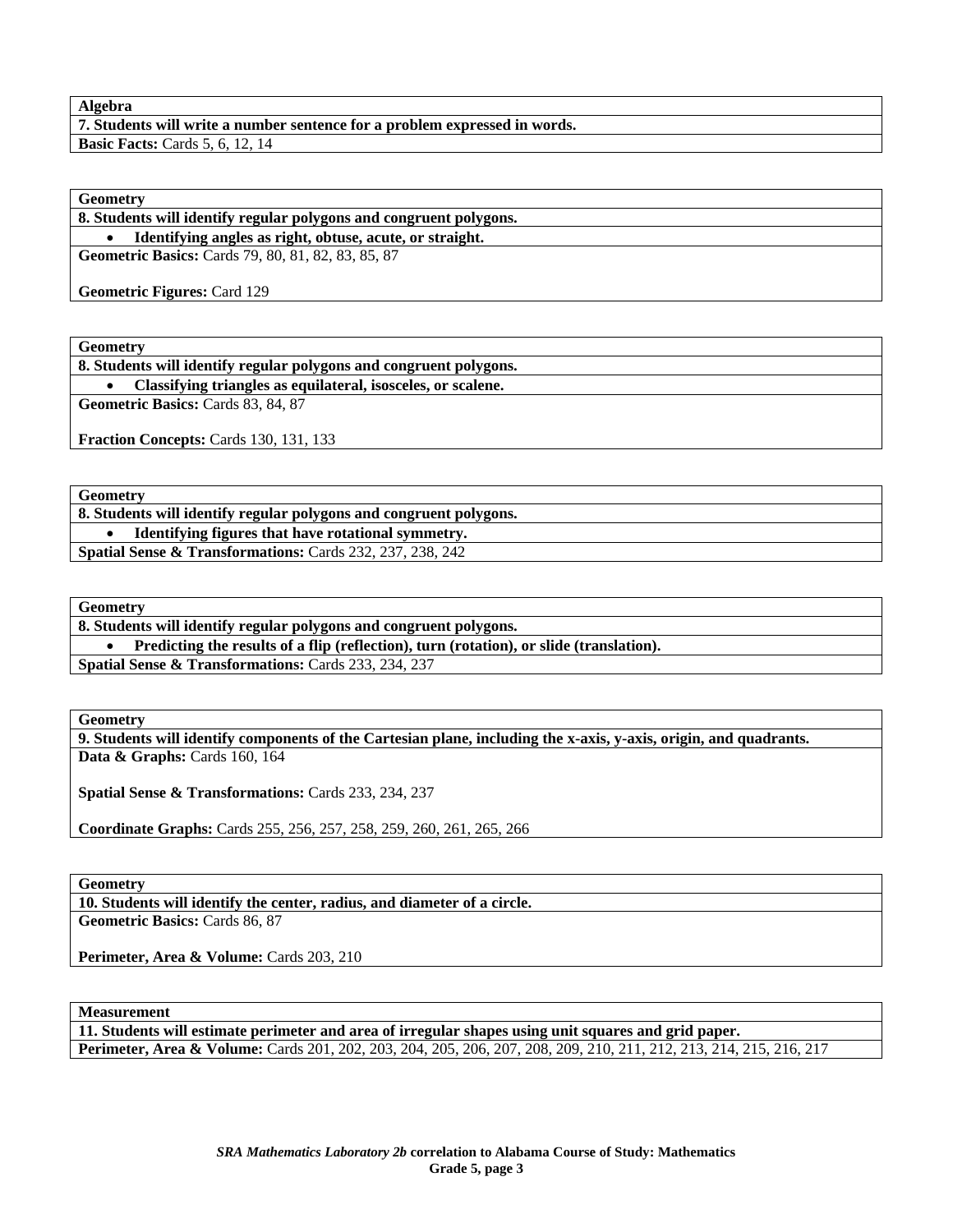## **Measurement**

## **12. Students will calculate the perimeter of rectangles from measured dimensions. Perimeter, Area & Volume:** Cards 201, 202, 209, 210

**Measurement** 

**13. Students will convert a larger unit of measurement to a smaller unit of measurement within the same system (customary or metric).** 

**Linear Measurement:** Cards 52, 53, 55, 56, 57, 58, 59, 60

**Weight, Capacity, Temperature & Time:** Cards 179, 180, 181, 182, 183, 184, 185, 186, 188

**Data Analysis and Probability** 

**14. Analyze data collected from a survey or experiment to distinguish between what the data show and what might account for the results.** 

• **Evaluating different representations of the same data to determine how well each representation shows important aspects of the data.** 

**Data & Graphs:** Cards 155, 156, 157, 158, 159, 160, 161, 162, 163, 164

**Data Analysis and Probability** 

**14. Analyze data collected from a survey or experiment to distinguish between what the data show and what might account for the results.** 

• **Using given measures of central tendency (mean, median, and mode) to analyze data.** 

**Data & Graphs:** Cards 151, 152, 153, 154, 156

**Data Analysis and Probability** 

**15. Students will use common fractions to represent the probability of events that are neither certain nor impossible. Probability:** Cards 284, 285, 286, 287, 288, 289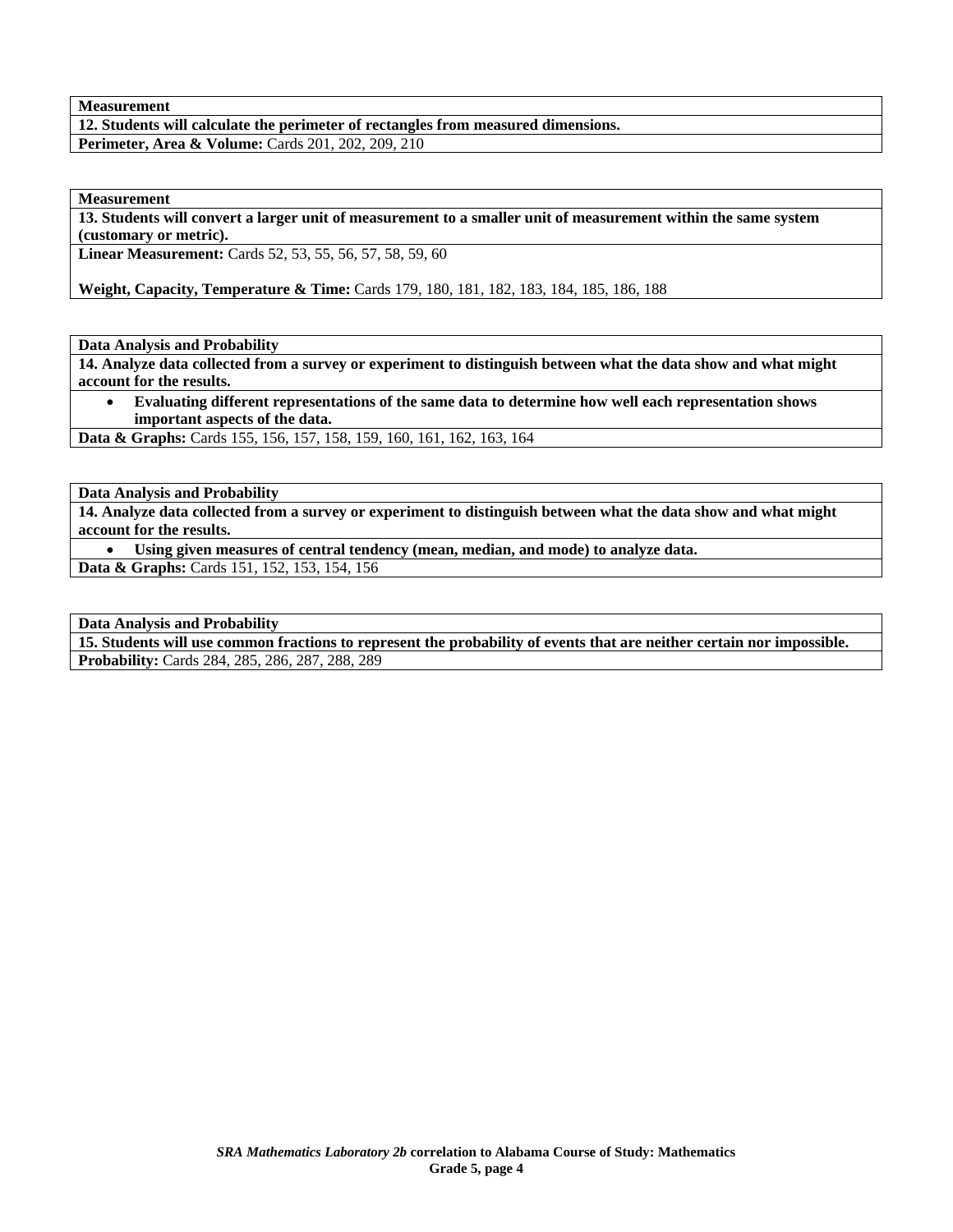# *SRA Mathematics Laboratory 2c*  **correlation to Alabama Course of Study: Mathematics Grade 6**

**Number and Operations** 

**1. Students will demonstrate computational fluency with addition, subtraction, multiplication, and division of decimals and fractions.** 

• **Comparing rational numbers written as fractions, decimals, mixed numbers, and percents.** 

**Place Value: Whole Numbers:** Cards 34, 35, 36, 39, 40, 41

**Fraction & Decimal Concepts:** Cards 99, 100, 101, 106, 107, 108

**Ratios & Proportions:** Card 276

**Number and Operations** 

**1. Students will demonstrate computational fluency with addition, subtraction, multiplication, and division of decimals and fractions.** 

• **Converting fractions and mixed numbers to decimals and percents. Fraction & Decimal Concepts:** Cards 103, 104, 105, 106, 107, 108

**Using Decimals & Percents:** Cards 253, 254, 255, 256, 257, 258, 259, 260, 261, 262

**Number and Operations** 

**1. Students will demonstrate computational fluency with addition, subtraction, multiplication, and division of decimals and fractions.** 

• **Converting terminating decimals and percents to fractions and mixed numbers. Fraction & Decimal Concepts:** Cards 103, 104, 105, 106, 107, 108

**Using Decimals & Percents:** Cards 253, 254, 255, 256, 257, 258, 259, 260, 261, 262

**Number and Operations** 

**1. Students will demonstrate computational fluency with addition, subtraction, multiplication, and division of decimals and fractions.** 

• **Writing decimal numbers in expanded notation.** 

This concept is not covered at this level.

**Number and Operations** 

**1. Students will demonstrate computational fluency with addition, subtraction, multiplication, and division of decimals and fractions.** 

• **Using prime factorization.** 

**Patterns & Numbers:** Cards 84, 85, 92, 93, 94

**Number and Operations** 

**1. Students will demonstrate computational fluency with addition, subtraction, multiplication, and division of decimals and fractions.** 

• **Identifying prime and composite numbers.** 

**Patterns & Numbers: Cards 92, 93, 94**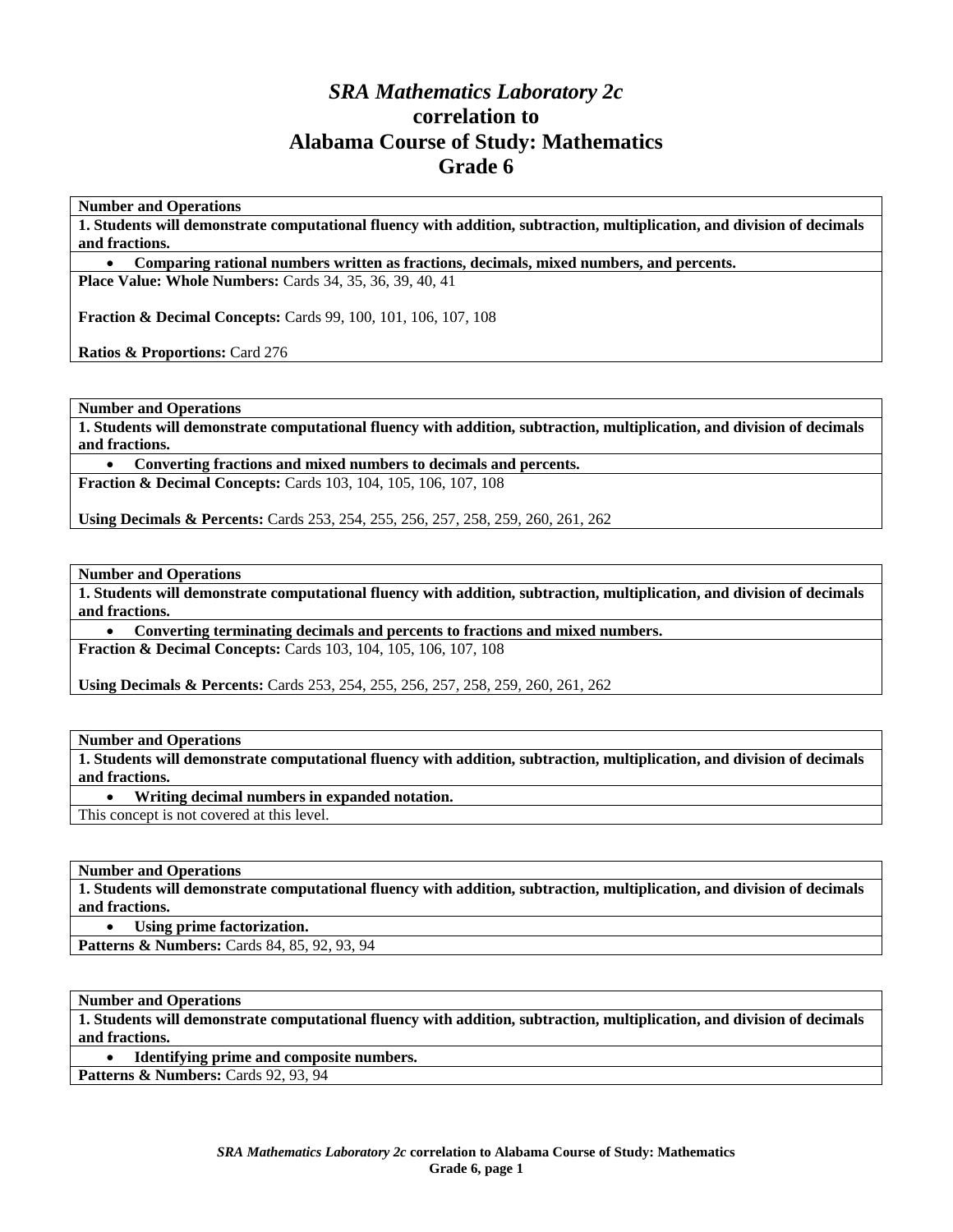**1. Students will demonstrate computational fluency with addition, subtraction, multiplication, and division of decimals and fractions.** 

• **Using greatest common factor (GCF) to simplify fractions.** 

**Patterns & Numbers:** Cards 84, 85, 89

**Fraction & Decimal Concepts:** Cards 98, 99, 100, 101

**Add & Subtract Fractions:** Cards 122, 123, 124, 125, 126, 128, 129, 130, 132, 133, 134, 135, 136, 137

**Multiply & Divide Fractions:** Cards 155, 156, 157, 158, 160, 161, 162, 163, 164

**Number and Operations** 

**1. Students will demonstrate computational fluency with addition, subtraction, multiplication, and division of decimals and fractions.** 

• **Formulating algorithms using basic operations on fractions and decimals.** 

**Add & Subtract Fractions:** Cards 122, 123, 124, 125, 126, 127, 128, 129, 130, 131, 132, 133, 134, 135, 136, 137

**Multiply & Divide Fractions:** Cards 154, 155, 156, 157, 158, 159, 160, 161, 162, 163, 164

**Add & Subtract Decimals:** Cards 176, 177, 178, 179, 180, 181, 182, 183, 184, 185, 186, 187

**Multiply Decimals:** Cards 202, 203, 204, 205, 206, 207, 208, 209, 210, 211, 212

**Divide Decimals:** Cards 228, 229, 230, 231, 232, 233, 234, 235, 236, 237, 238, 239, 240

**Number and Operations** 

**1. Students will demonstrate computational fluency with addition, subtraction, multiplication, and division of decimals and fractions.** 

• **Applying the distributive property to compute with fractions and decimals.** 

**Basic Facts:** Card 10

**Number and Operations** 

**1. Students will demonstrate computational fluency with addition, subtraction, multiplication, and division of decimals and fractions.** 

• **Using least common multiple (LCM) to add and subtract fractions with unlike denominators.** 

**Patterns & Numbers:** Cards 86, 87, 88, 89

**Fraction & Decimal Concepts:** Cards 99, 100, 101

**Add & Subtract Fractions:** Cards 125, 126, 127, 128, 129, 130, 131, 133, 134, 136, 137

**Number and Operations** 

**2. Students will solve problems involving decimals, percents, fraction, and proportions.** 

• **Estimating with fractions and decimals.** 

**Fraction & Decimal Concepts:** Card 102

**Add & Subtract Fractions:** Cards 127, 129, 131, 137

**Add & Subtract Decimals:** Cards 177, 181, 182

**Divide Decimals:** Cards 228, 234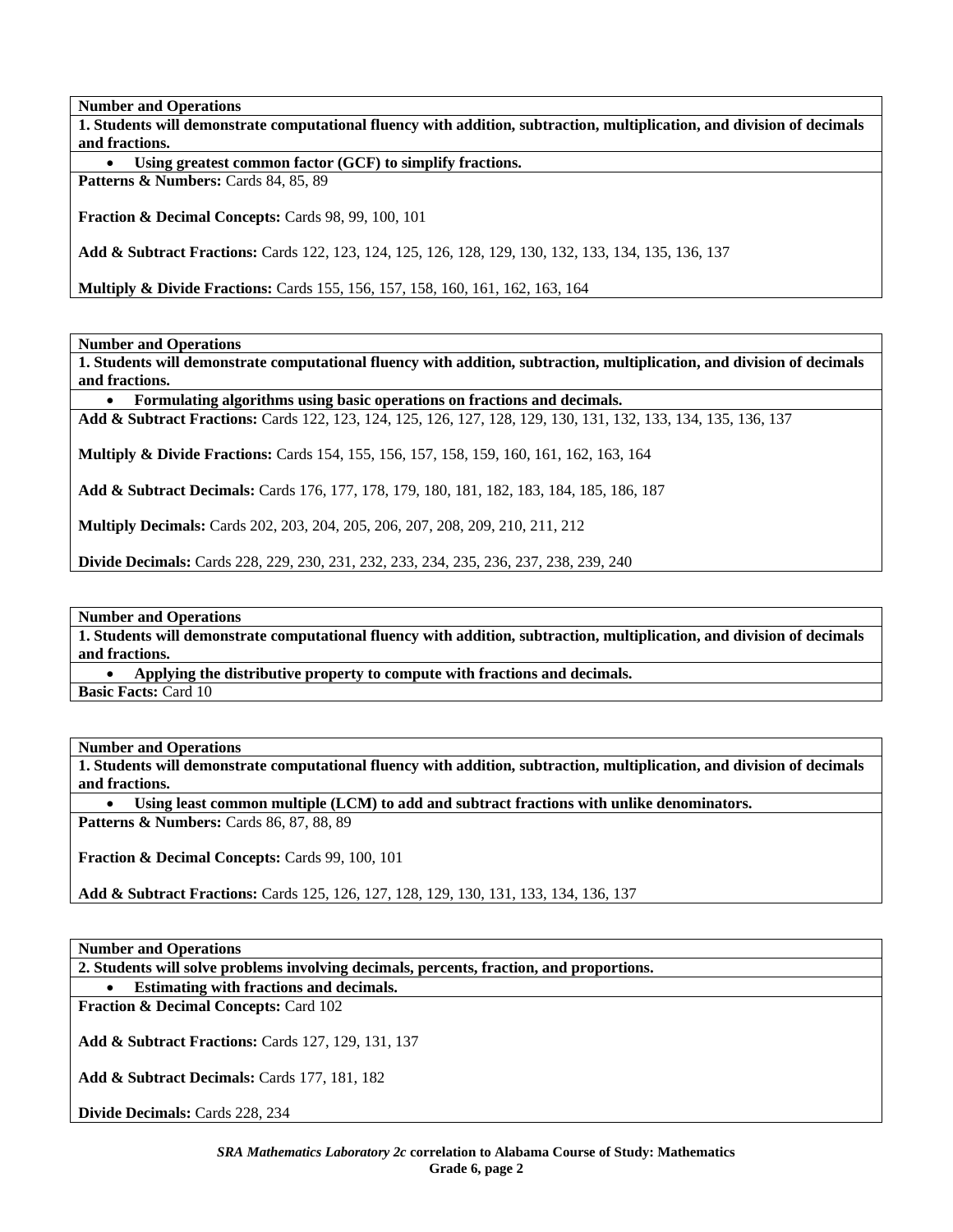**Algebra** 

| 3. Students will solve problems using numeric and geometric patterns. |  |  |  |
|-----------------------------------------------------------------------|--|--|--|
|-----------------------------------------------------------------------|--|--|--|

• **Determining a verbal rule for a function given the input and output.** 

**Basic Facts:** Cards 11, 14

**Add & Subtract Whole Numbers:** Cards 26, 31

**Multiply & Divide Whole Numbers:** Cards 55, 59

Patterns & Numbers: Cards 91, 94

**Coordinate Graphs:** Cards 289, 290, 291

**Geometry** 

**4. Students will identify two-dimensional and three-dimensional figures based on attributes, properties, and component parts.** 

• **Classifying quadrilaterals based on their attributes.** 

**Measurement:** Cards 119, 120, 121

**Geometric Figures:** Cards 167, 168, 169, 170

**Geometry** 

**4. Students will identify two-dimensional and three-dimensional figures based on attributes, properties, and component parts.** 

• **Identifying line and rotational symmetry of polygons.** 

**Geometric Figures:** Cards 172, 173, 175

**Geometry** 

**4. Students will identify two-dimensional and three-dimensional figures based on attributes, properties, and component parts.** 

• **Classifying triangles as right, obtuse, or acute.** 

**Measurement:** Cards 117, 121

**Geometry** 

**5. Students will plot coordinates on grids, graphs, and maps.** 

• **Identifying the coordinates of a point on the Cartesian plane.** 

**Data & Graphs:** Cards 144, 152, 153

**Spatial Sense & Transformations:** Cards 268, 269, 270, 271, 272

**Coordinate Graphs:** Cards 284, 285, 286, 287, 288, 289, 290, 291

**Geometry** 

| www.c                                                         |
|---------------------------------------------------------------|
| 5. Students will plot coordinates on grids, graphs, and maps. |
| Comparing parallel and perpendicular lines.                   |
| <b>Geometric Figures: Cards 166, 167, 170</b>                 |
|                                                               |